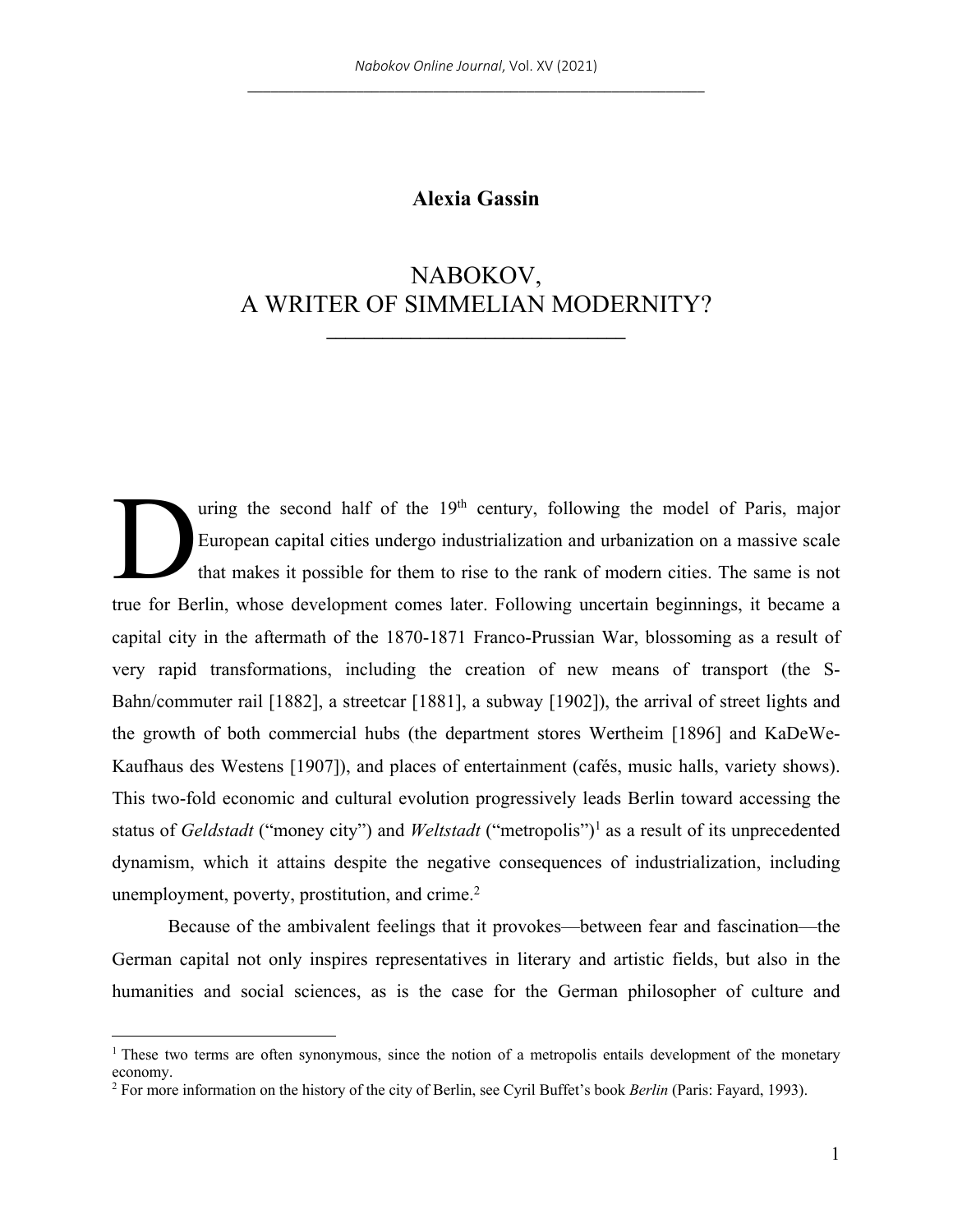sociologist Georg Simmel (1858-1918) who is considered to be the founder of formal and urban sociology. This *Privatdozent* (untenured faculty) at the University of Berlin<sup>3</sup> knows the city especially well, spending nearly his entire life there, residing in the heart of the capital's business district where he regularly entertains guests. Even though he is opposed to classical dialectical systems, Simmel nevertheless develops a notion of modernity, based upon the definition offered by the French poet Charles Baudelaire who, in his collection of essays *The Painter of Modern Life*, published in 1863, considers modernity to be "the ephemeral, the fugitive, the contingent, the half of art whose other half is the eternal and the immutable" (Baudelaire 1995, 13). Feeling a strong interest for notions related to vitalism, Simmel also draws his ideas from the French sculptor Auguste Rodin's work; he even devotes an essay to Rodin in order to highlight the fragmentary character of existence that is specific to modernity. These two main sources lead the sociologist to offer his own definition of modernity in his book *Philosophische Kultur* (*Philosophical Culture*), published in 1912:

For the essence of the modern as such is psychologism, the experiencing [Erleben] and interpretation of the world in terms of the reactions of our inner life, and indeed as an inner world, the dissolution of fixed contents in the fluid element of the soul, from which all that is substantive is filtered and whose forms are merely forms of movement.

(Frisby 1992,  $66$ )<sup>4</sup>

Here, Simmel highlights the ambivalence of modernity—synonymous, on the one hand, with objectification, with depersonalization, with alienation, and on the other hand, with individual fulfillment, with the other, a modernity that he associates with a precise place: the big city.

Although at present it is impossible to categorically affirm that Vladimir Nabokov read Simmel's work, there is nevertheless a link between the two men, highlighted, for example, by

<sup>&</sup>lt;sup>3</sup> It is not until 1914, four years before his death, that Simmel is granted a paid professorship at the University of Strasbourg.

<sup>4</sup> Denn das Wesen der Moderne überhaupt ist Psychologismus, das Erleben und Deuten der Welt gemäß den Reaktionen unsres Inneren und eigentlich als einer Innenwelt, die Auflösung der festen Inhalte in das flüssige Element der Seele, aus der alle Substanz herausgeläutert ist, und deren Formen nur Formen von Bewegungen sind (Simmel 1996, 346).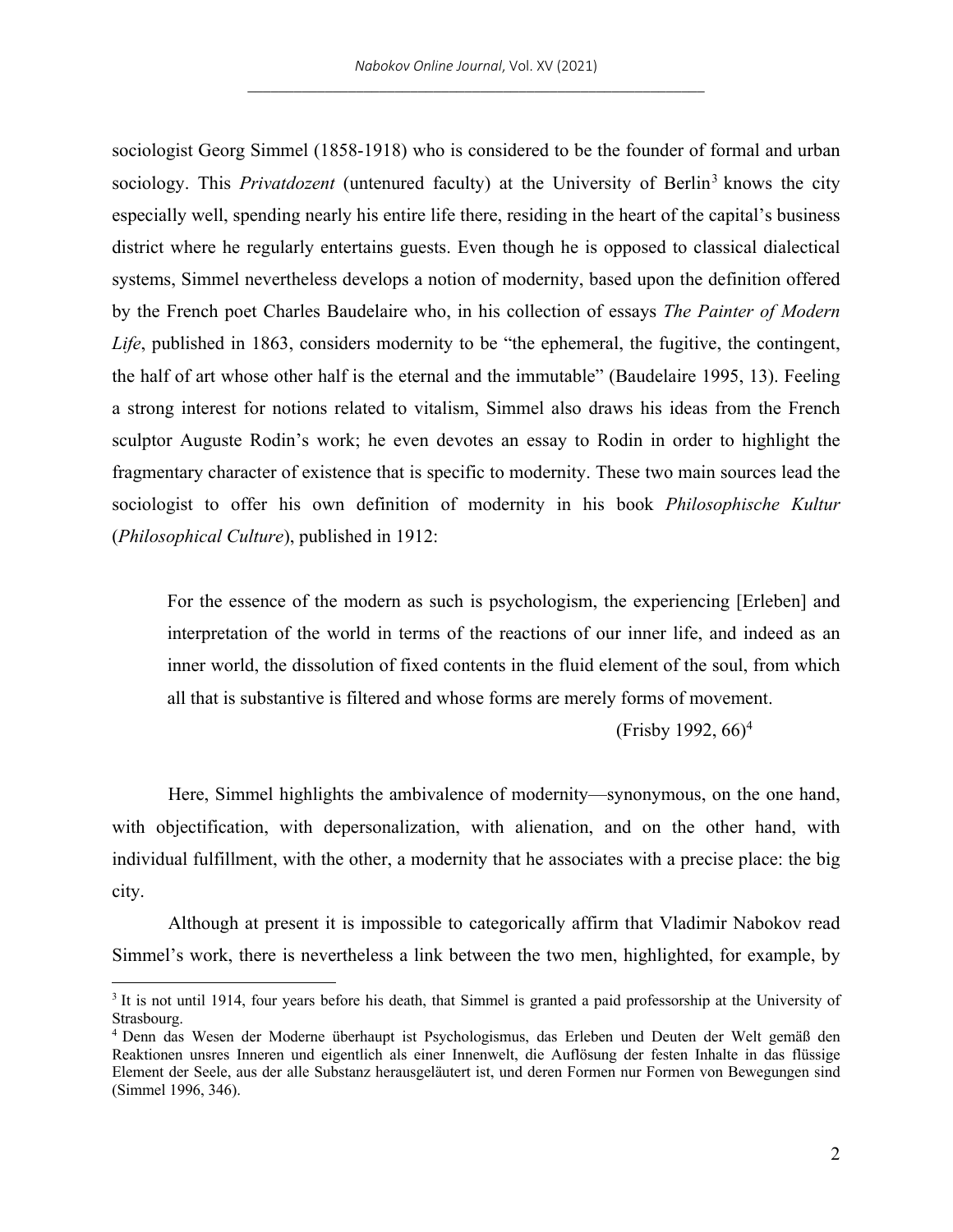Gavriel Shapiro in his book, *The Sublime Artist's Studio: Nabokov and Painting (2009)*, where he writes:

Nabokov depicts life in Berlin, the capital of the other, foreign, vanquished and vanished empire, with the keen eye of an emotionally detached outsider. In this regard, Nabokov follows the dictum of Georg Simmel concerning "the currents of life" in the Metropolis: "It is not our task either to accuse or to pardon, but only to understand." To be sure, Simmel exerted considerable influence on German Expressionists in their portrayal of the big city. In many ways, however, Nabokov appears closer to him than were his paintercompatriots. Nabokov's portrayal of the city, vividly descriptive and with careful attention to detail, is largely nonjudgmental. It is precisely Nabokov's position of a stranger which enables him to manifest such dispassionate objectivity in his portrayal of life in the Metropolis.

## (Shapiro 2009, 186)

In addition to this comment on the objectivity of the gaze cast upon the big city, in a footnote Shapiro also establishes a correlation with one of Simmel's essay, *Exkurs über den Fremden* (*The Stranger*). There, Shapiro is interested in the aspect of the *flâneur*, present in both Simmel's and Nabokov's works. On another note, in his article "The Shop Window Quality of Things: 1920s Weimar surface Culture in Nabokov's *Korol', dama, valet*," published in 2018, Luke Parker touches upon Simmel's conception of "the shop window quality of things" (Simmel 1896, 35), as well as the significance of shop windows and mannequins.

As far as we are concerned, having already dealt at length with the motif of shop windows in our work *L'œuvre de Vladimir Nabokov au regard de la culture et de l'art allemands. Survivances de l'expressionisme* [*The Work of Vladimir Nabokov in View of German Culture and Art: Survivals of Expressionism*] (2016), we will pay particular attention to the notion of modernity as it was described by Simmel and the way in which it appears in Nabokov's work as a possible intertext used by the writer. In order to do so, we will focus on Germans living in the big city, which Nabokov has a tendency to caricature in many of his writings,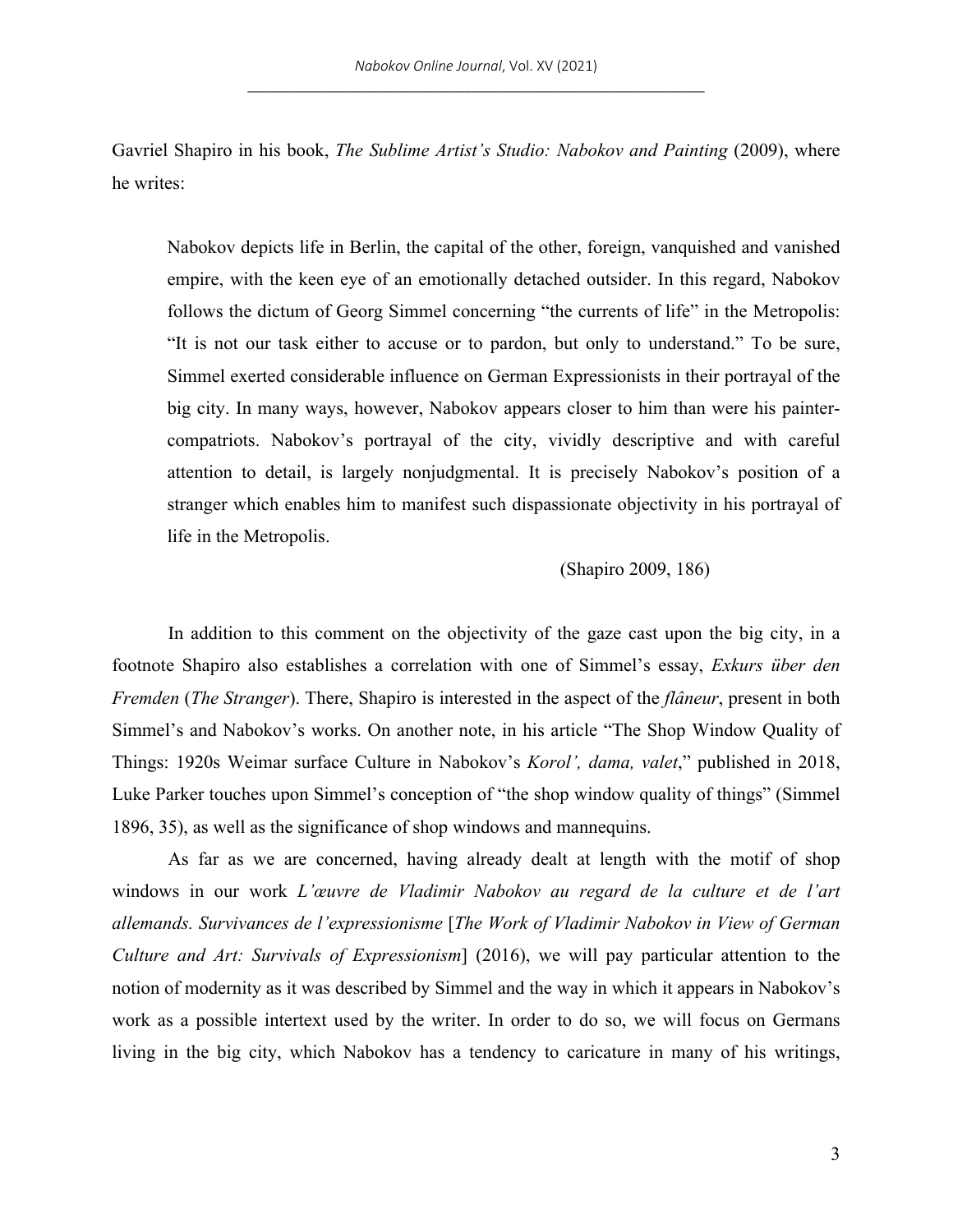including his second Russian novel *Король, дама, валет (King, Queen, Knave*),<sup>5</sup> wanting to appear "unsimilar […] to the impassioned and boring ethnopsychics which depress one so often in modern novels (Nabokov 1968, viii). This book stages characters of German nationality in the space of the Berlin metropolis.<sup>6</sup> A large part of the action is even set in the very heart of urban modernity, that is, in a department store, known by the name of *Dandy*. This store, with its blue and cream colors, might recall the department store *Wertheim*, located on the Leipzigerstraße, even though several researchers, including Brian Boyd, point out that the first three letters of the Russian title *Korol', dama, valet*, match the abbreviation of the department store *Kaufhaus des Westens* (*KaDeWe*) (Zimmer 2001, 66).

To better grasp the convergence of Nabokov's novel and Simmelian thought on modernity, it is essential to come back to what Simmel viewed as the constitutive characteristics of a big city, contained in his famous essay *Die Groβstädte und das Geistesleben* (*The Metropolis and Mental Life*), published in 1903. To begin with, "the psychological foundation, upon which the metropolitan individuality is erected, is the intensification of emotional life due to the swift and continuous shift of external and internal stimuli" (Simmel 1971, 325).<sup>7</sup> Here, Simmel insists upon fluctuations that are particular to the big city, which present all kinds of images at each instant that can be considered as a kind of aggression against the individual. Because of the speed of the movement that the individual constantly confronts, she cannot manage to take in all of these new sensations, or even protect herself from them, simply because there are too many of them.

This helplessness before "the domination of the metropolis" (Simmel 1971, 326)<sup>8</sup> leads to the birth of a pathology specific to city life: neurasthenia. Nevertheless, according to Simmel, "the metropolitan type"<sup>9</sup> can completely "adjust itself to the shifts and contradictions in events<sup>10</sup>

<sup>5</sup> Modernity is, however, not present in this work alone: it could indeed be studied alongside other works, such as Mašen'ka (*Mary*), *Dar* (*The Gift*) and *Putevoditel' po Berlinu* (*A Guide to Berlin*).

<sup>6</sup> For more information regarding the place of the big city, and more specifically Berlin, in Nabokov's work, cf. *L'œuvre de Vladimir Nabokov au regard de la culture et de l'art allemands. Survivances de l'expressionnisme* of Alexia Gassin (Bruxelles : P.I.E. Peter Lang, 2016).

<sup>7</sup> "Die psychologische Grundlage, auf der der Typus großstädtischer Individualitäten sich erhebt, ist die Steigerung des Nervenlebens, die aus dem raschen und ununterbrochenen Wechsel äußerer und innerer Eindrücke hervorgeht" (Simmel 2016, 319).

<sup>&</sup>lt;sup>8</sup> "Die Vergewaltigungen der Großstadt" (Simmel 2016, 320).

<sup>9</sup> "Der Typus des Großstädters" (Simmel 2016, 320).

 $10$  Er bedarf, um sich mit dem Wechsel und Gegensatz der Erscheinungen abzufinden (Simmel 2016, 320).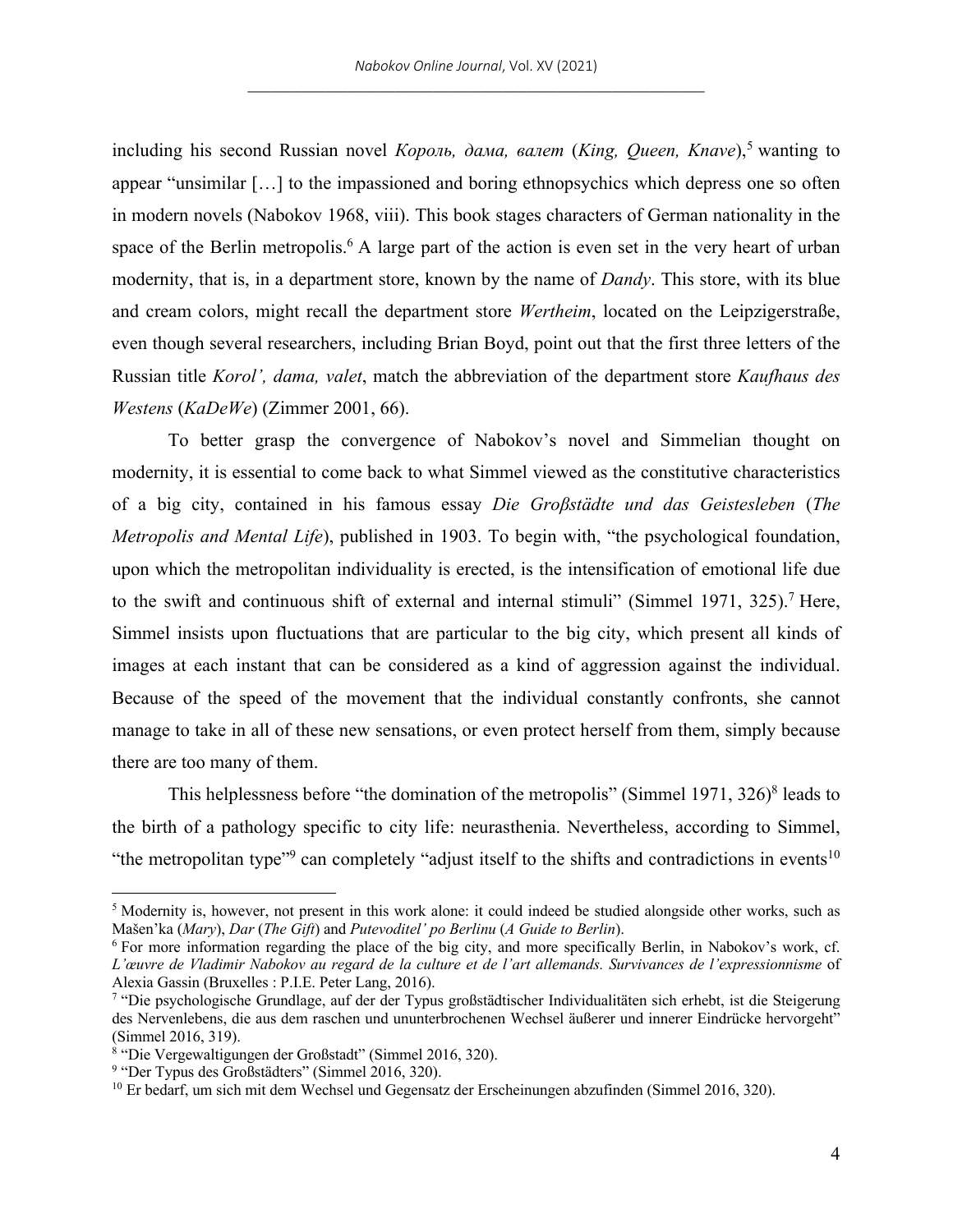[by] creat[ing] a protective organ for itself against the profound disruption with which the fluctuations and discontinuities of the external milieu threaten it" (Simmel 1971, 325-326).<sup>11</sup>

To do so, the city-dweller must take on three distinctive traits, which are generally perceived as flaws: the "intellectualistic quality," the "blasé attitude," and "reserve" (Simmel 1971, 326, 329, 331). <sup>12</sup> First, *the intellectualistic quality* leads one to adopt the behavior of a "purely intellectualistic person" (Simmel 1971, 362),<sup>13</sup> treating men and things in a purely objective fashion (Simmel 2016, 321-22) and developing a calculating mind. This evolution is all the more feasible given that the big city is "the seat of money economy because the manysidedness and concentration of commercial activity have given the medium of exchange an importance" (Simmel 1971, 326).<sup>14</sup> Moreover, "intellectual relationships deal with persons as with numbers, that is, as with elements which, in themselves, are indifferent, but which are of interest only insofar as they offer something objectively perceivable" (Simmel 1971, 326).<sup>15</sup> In this sense, it is not surprising that the watch, which quantifies time, also organizes and sets the tempo of life in the big city. Second, *the blasé attitude* consists in "an indifference toward the distinctions between things" (Simmel 1971, 329).<sup>16</sup> Everything then loses its flavor and its color, and the city-dweller is no longer surprised by anything. Last, *reserve* is defined by a great coldness, a marked indifference with regard to other people, qualities that most often turn into "a slight aversion, a mutual strangeness and repulsion which, in a close contact which has arisen any way whatever, can break out into hatred and conflict" (Simmel 1971, 331).<sup>17</sup>

Finally, "the development of modern culture is characterized by the predominance of what one can call the objective spirit over the subjective" (Simmel 1971, 337). <sup>18</sup> The metropolis's functioning brings about a hypertrophy of objective culture, linked to objects, and a

<sup>11</sup> So schafft der Typus der Großstädters […] sich ein Schutzorgan gegen die Entwurzelung, mit der die Strömungen und Diskrepanzen seines äußeren Milieus ihn bedrohen (Simmel 2016, 320).

<sup>12</sup> Verstandesmäßigkeit, Blasiertheit, Reserviertheit (Simmel 2016 320, 323, 325).

<sup>13</sup> Der rein verstandesmäßige Mensch (Simmel 2016, 321).

<sup>&</sup>lt;sup>14</sup> Die Sitze der Geldwirtschaft [...], weil die Mannigfaltigkeit und Zusammendrängung des wirtschaftlichen Austausches dem Tauschmittel eine Wichtigkeit verschafft (Simmel 2016, 320).

<sup>15</sup> […], während die verstandesmäßigen mit den Menschen wie mit Zahlen rechnen, wie mit an sich gleichgültigen Elementen, die nur nach ihrer objektiv abwägbaren Leistung ein Interesse haben (Simmel 2016, 321).

<sup>16</sup> Die Abstumpfung gegen die Unterschiede der Dinge (Simmel 2016, 324).

<sup>17</sup> Eine leise Aversion, eine gegenseitige Fremdheit und Abstoßung, die in dem Augenblick einer irgendwie veranlaßten nahen Berührung sogleich in Haß und Kampf ausschlagen würde (Simmel 2016, 325).

<sup>&</sup>lt;sup>18</sup> Die Entwicklung der modernen Kultur charakterisiert sich durch das Übergewicht dessen, was man den objektiven Geist nennen kann, über den subjektiven (Simmel 2016, 330).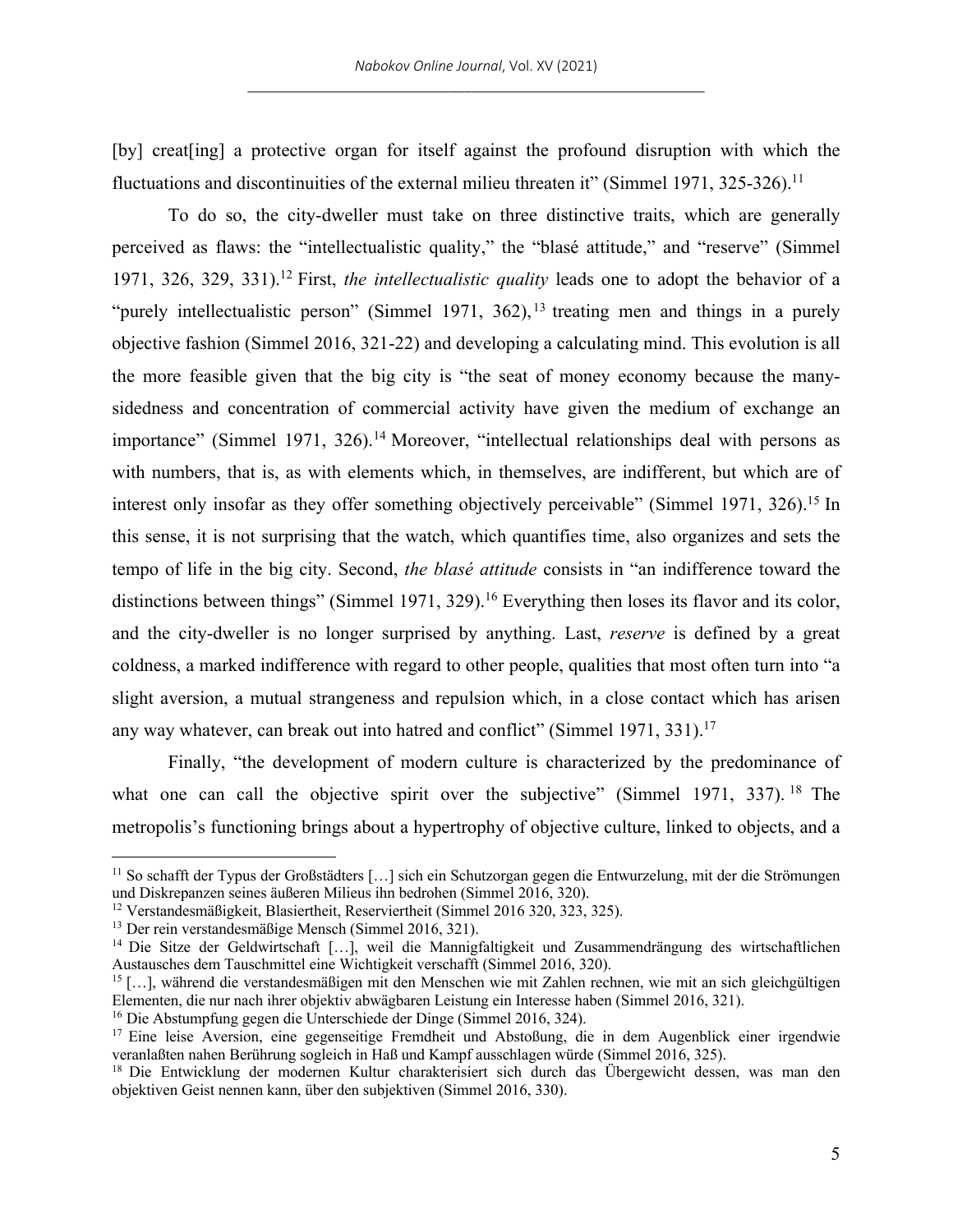hypertrophy of subjective culture, implicating the individual's personality. This antagonism slowly leads to a virtual reification of the city-dweller. In order to escape this alienation, the type of inhabitant in big cities nevertheless has a solution at his disposal, namely the development of two forms of individualism: "individual independence and the elaboration of personal peculiarities" (Simmel 1971, 338).<sup>19</sup> These forms of individualism

lead […] to the strangest eccentricities, to specifically metropolitan extravagances of selfdistanciation, of caprice, of fastidiousness, the meaning of which is […] to be found […] in its being a form of "being different" – of making oneself noticeable.

(Simmel 1971, 336)20

This way of being allows one to cultivate not only one's originality—both physical (fashion) and psychological (personality and particular tastes)—but also, and most importantly, to cultivate one's freedom.

The entirety of these characteristics is opposed to those of the small provincial town, which Simmel refers to using the term community, defined as "a relatively small circle almost entirely closed against neighboring foreign or otherwise antagonistic groups but which has however within itself such a narrow cohesion that the individual member has only a very slight area for the development of his own qualities and for free activity for which he himself is responsible" (Simmel 1971, 332).<sup>21</sup>

Having defined the notion of modernity that is particular to the metropole, and even more specifically to Berlin, we can now observe the way in which it appears in Nabokov's novel, which one might considered to be the rewriting of this urban sociology that, as we recall, was founded by Simmel.

<sup>19</sup> Die individuelle Unabhängigkeit und die Ausbildung persönlicher Sonderart (Simmel 2016, 332).

<sup>20</sup> Was dann schließlich […] zu den spezifisch großstädtischen Extravaganzen des Apartseins, der Kaprice, des Pretiösentums, deren Sinn […] in seiner Form des Andersseins, des Sich-Heraushebens und dadurch Bemerklichwerdens liegt (Simmel 2016, 330).

<sup>21</sup> Ein relativ kleiner Kreis, mit starkem Abschluß gegen benachbarte, fremde, oder irgendwie antagonistische Kreise, dafür aber mit einem um so engeren Zusammenschluss in sich selbst, der dem einzelnen Mitglied nur einen geringen Spielraum für die Entfaltung eigenartiger Qualitäten und freier, für sich selbst verantwortlicher Bewegungen gestattet (Simmel 2016, 326).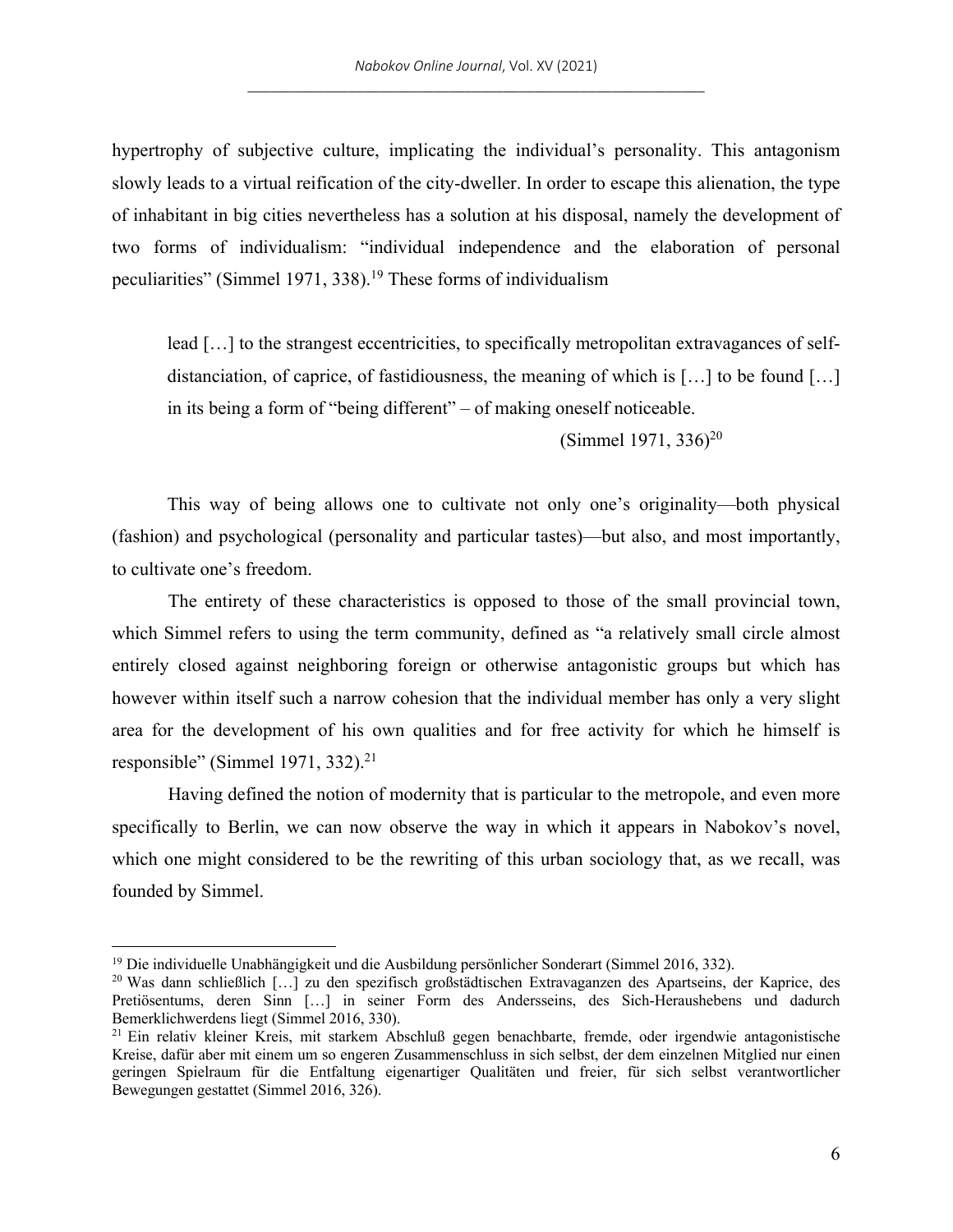Contrary to what we might think, Martha, on account of her materialism and her calculating mind,<sup>22</sup> is in no way a reflection of Simmel's type of big city inhabitant insofar as she symbolizes the failure of this modernity, an idea that we will return to later. On the contrary, the character that embodies the modern city-dweller par excellence is Kurt Dreyer who knows exactly how to resist the all-powerful forces of the big city, represented by Martha's repeated attempts at murder, while maintaining the three traits cited above: the intellectualistic quality, the blasé attitude, and reserve. In this way, Dreyer does not allow himself to be overcome in any way at all by the vitalism that is particular to the metropolis along with its constant changes, as we can note in the following passage:

[the] observant [...] interest [of Dreyer] in any object, animated or not, whose distinctive features he had immediately grasped, or thought he has grasped, gloated over and filed away, would wane with its every subsequent reappearance. The bright perception became the habitual abstraction. Natures like his spend enough energy in tackling with all the weapons and vessels of the mind the enforced impressions of existence to be grateful for the neutral film of familiarity that soon forms between the newness and its consumer. It was too boring to think that the object might change of its own accord and assume unforeseen characteristics.

(Nabokov 1968, 106)

In order to do so, Dreyer attributes precise and rigid roles to the people around him. Franz therefore embodies "a timid provincial nephew with a banal mind and limited ambitions" while Martha "remain[s] the same distant, thrifty, frigid wife whose beauty would occasionally come alive" (Nabokov 1968, 106). One even finds this blasé attitude outlined later on in the text by an outside character, Erika, Dreyer's former mistress who declares: "You seat a person on a little shelf and think she'll keep sitting like that forever" (Nabokov 1968, 175). At the same time, Dreyer demonstrates a complete disinterest for what his wife is able to do during the day and for

<sup>&</sup>lt;sup>22</sup> These characteristics, among others, are illustrated by the young woman's words: "You see, sweetheart, one cannot deposit dreams at the bank. They aren't dependable securities, and the dividends they bring are nothing" (Nabokov 1968, 135).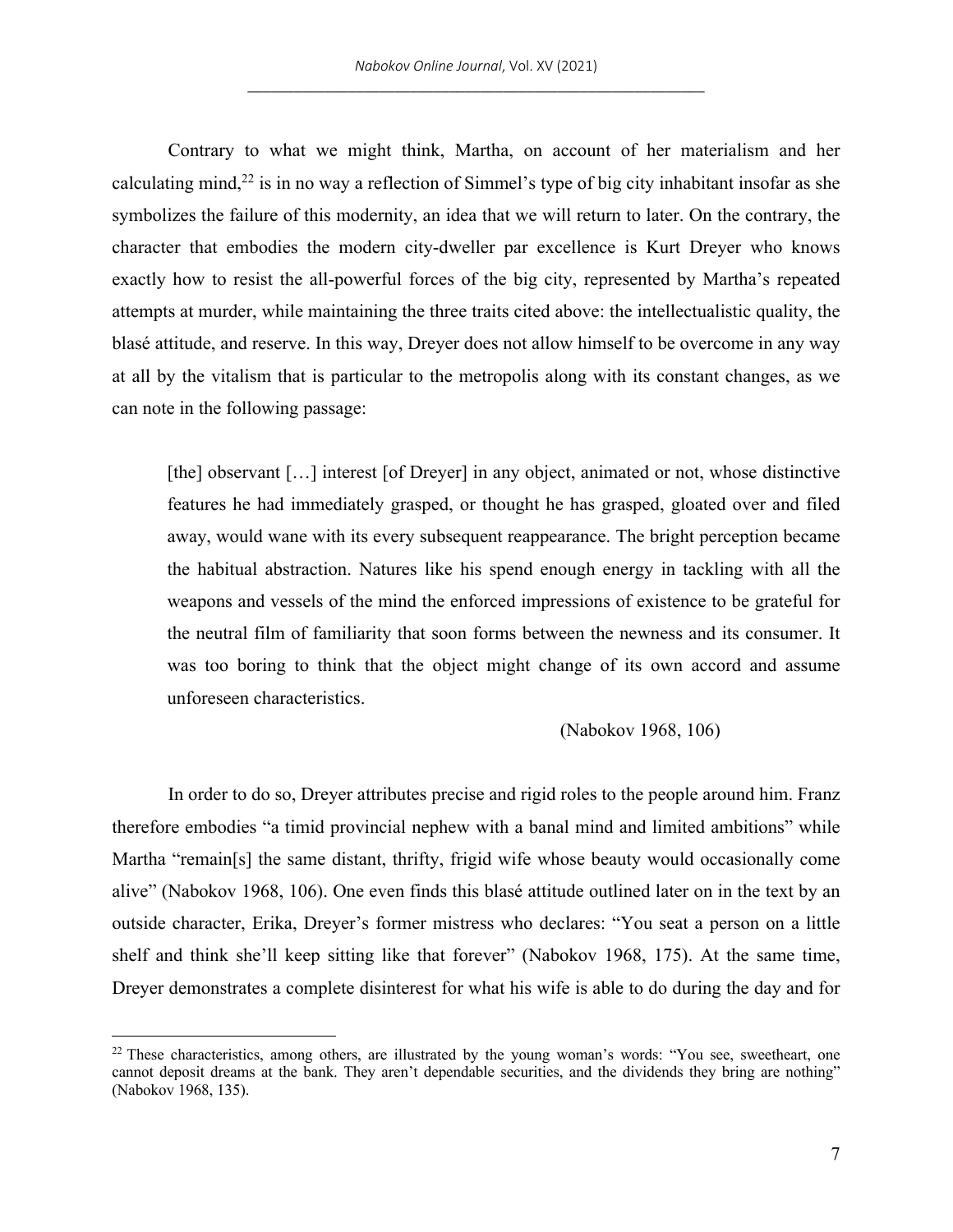their home's interior decoration, which she designed. Likewise, he knows nothing about either the place where his nephew lives, nor does he know anything about this nephew's personal life. Dreyer's aloofness makes it possible for the narrator to mock him, since Dreyer is aware neither of Martha and Franz's hypocrisy with regard to him, nor of the murder plot of which he is the object.

The development of the city-dweller's intellectual, blasé and reserved traits is all the more possible given that Dryer, as the owner of the department store *The Dandy*, finds himself in the heart of the monetary economy, not only because of his profession, but also because the resources that he has at his disposal. It should be noted here that the blasé individual is often associated with the dandy (Bonicco 2009, 59), which designates a character possessing a highly original style of dress and a certain arrogance, suggesting that the choice of the store's name can be directly linked to thought on modernity.<sup>23</sup>

Furthermore, Dreyer's intellectualism is expressed in his exceptional punctuality (Nabokov 1968, 81), which must not be considered as a mere commonplace that Nabokov uses against Germans, but as one of the constitutive traits of European metropolitan modernity at the beginning of the 20th century.

The character's professional activity also makes it possible for him to contribute to a hypertrophy of objective culture as it relates to subjective culture, and all the more so since Dreyer maintains ties with an inventor who specializes in the design of automated mannequins, which are intended to replace living beings and, more specifically, to replace Dreyer, Martha and Franz who, for a time, become the victims of this objectification of culture. Moreover, it is clear that nobody is able to reify Dreyer, and they are even less able to make him die, which is what his wife is hoping for. Martha's husband gives off a near-supernatural life force:

She would feel again that Dreyer was perishing, that each frantic stroke wounded him more deeply, and finally, that he collapsed in terrible pain, howling, discharging his intestinal fluids, and dissolving in the unbearable splendor of her joy.

<sup>&</sup>lt;sup>23</sup> The link between the dandy and modernity also appears in Baudelaire who considers that "the word 'dandy' implies a quintessence of character and a subtle understanding of the entire moral mechanism of this world" (Baudelaire 1995, 9).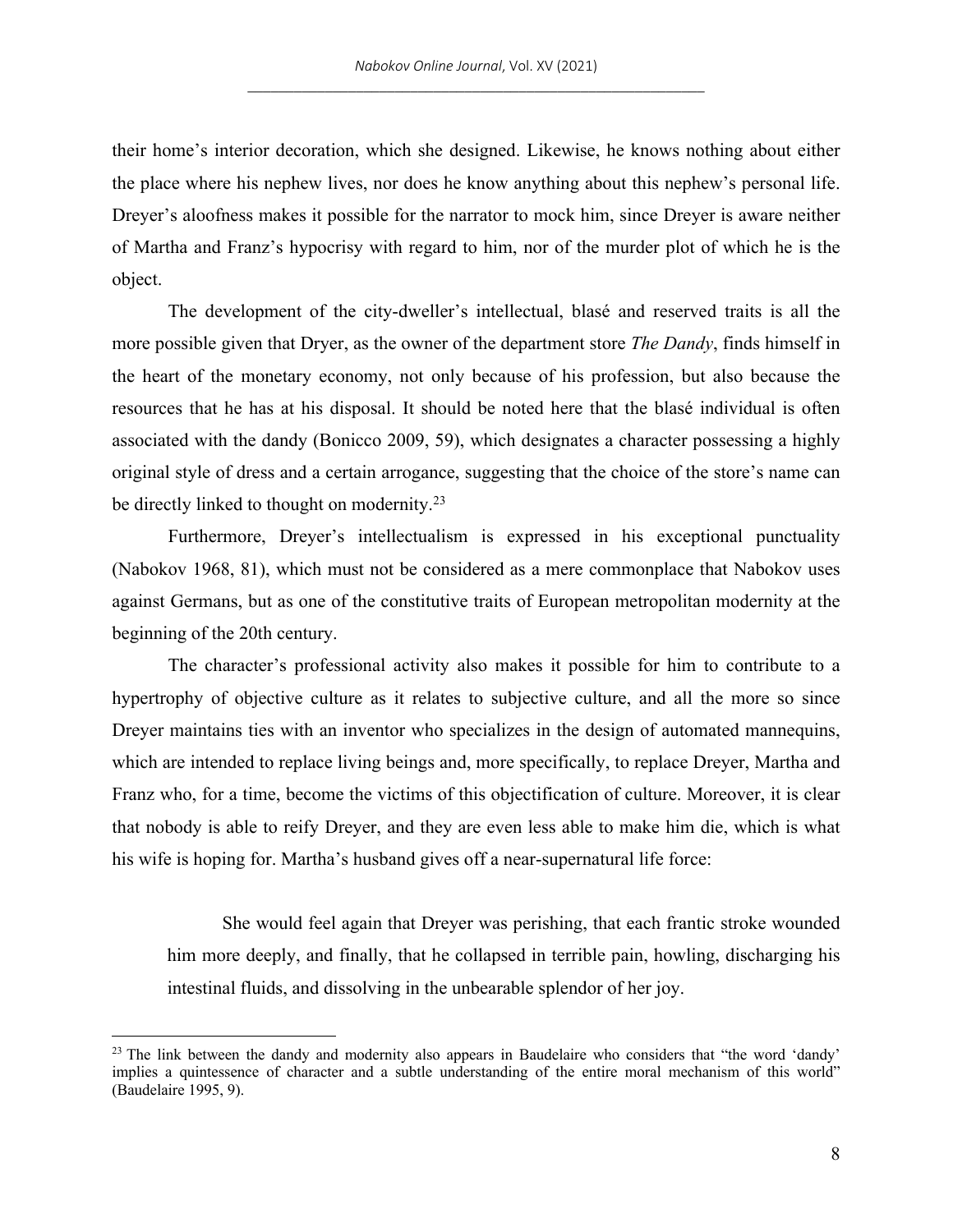Yet, as if nothing had happened, he would revive, walk noisily through all the rooms and, cheerful and hungry, sit opposite her at meals, folding a slice of ham, spearing it with an energetic fork, and making a circular motion with his mustache as he chewed.

# (Nabokov 1968, 200)

Dreyer thus seems to embody the very concept of vitalism, a philosophy born in the 18th century and founded on "immediate self-experience, intuition, will, instinct, feelings, creativity and dynamism" (Vandenberghe 2009,  $34$ )<sup>24</sup>, which Simmel drew inspiration from in a large part of his work. The maintenance of an energetic existence is shown to be all the more possible since Dreyer presents himself as an extravagant man: "bizarre and unpredictable[, he] sang off-key silly arias and made her silly presents" (Nabokov 1968, 65). In addition, he cultivates his individualism by reading novels in English and dreaming of exotic travels: "He reflected that it would be nice some day to be promenading like this beneath the glazed arches of a remote station somewhere on the way in Andalusia, Bagdad or Nizhni Novgorod. Actually one could set off any time; the globe was enormous and round, and he had enough spare cash to circle it completely half-a-dozen times" (Nabokov 1968, 15).

All of this indeed seems to show us that Dreyer, the epitome of a true city-dweller, withstands both the Berlin metropolis's aura and, most importantly, the destructive madness of his wife, Martha, which is not the case for Franz. The young man from the country belongs to *community*, as opposed to *society*, which is symbolized by the German capital. It is therefore not surprising that Franz, upon his arrival at the Berlin train station, is gripped by the city's frantic rhythm: "Together with the hurrying crowd he walked down the tremendously long platform, surrendered his ticket to its taker with an impatient hand, and continued past innumerable posters, counters, flower shops, people burdened with unnecessary bags, to an archway" (Nabokov 1968, 19). The fact of being carried away by an unknown and uncontrollable tempo is, moreover, apparent in the novel's first sentence, which describes a clock, since schedules are an integral part of big city life: "The huge black clock hand is still at rest but is on the point of making its once-a-minute gesture; that resilient jolt will set a whole world in motion. The clock

 $24$  L'expérience immédiate de soi, l'intuition, la volonté, l'instinct, les sentiments, la créativité et le dynamisme.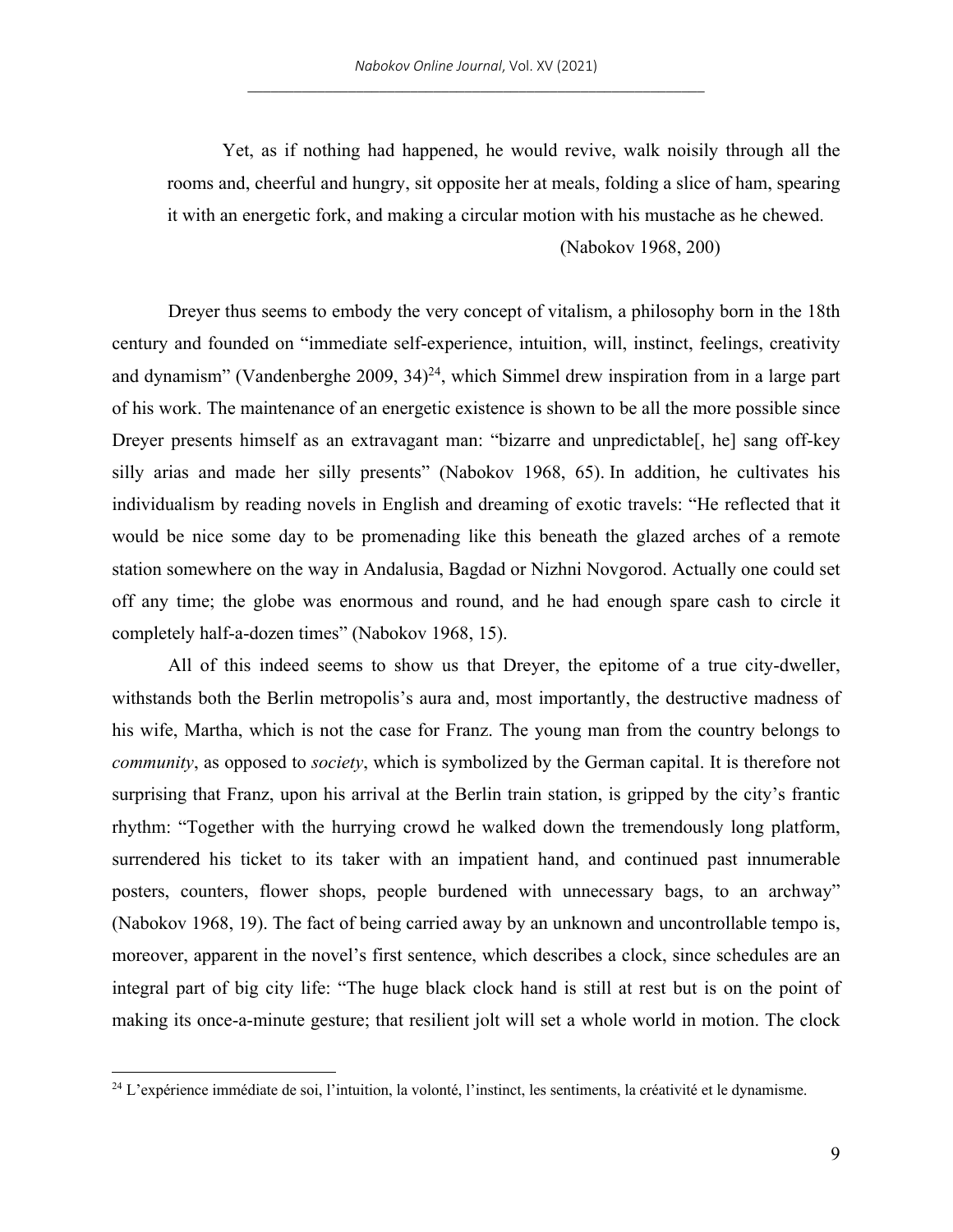face will slowly turn away, full of despair, contempt, and boredom" (Nabokov 1968, 1). The passage of time also symbolizes the passage from one world into another, that is, from the small town to the big city. Nevertheless, in the beginning, Franz seems happy to be assailed by these many fleeting impressions:<sup>25</sup>

Once in the street he was engulfed in streaming radiance. Outlines did not exist, colors had no substance. Like a woman's wispy dress that has slipped off its hanger, the city shimmered and fell in fantastic folds, not held up by anything, a discarnate iridescence limply suspended in the azure autumnal air. Beyond the nacrine desert of the square, across with a car sped now and then with a new metropolitan trumpeting, great pink edifices loomed, and suddenly a sunbeam, a gleam of glass, would stab him painfully in the pupil.

## (Nabokov 1968, 23)

This positive welcoming of multiple sensations, however, turns out to be short lived, likely because Franz discovers the city through the eyes of a nearsighted person who has broken his glasses, which tones down his initial perceptions. The metropolis's aggression is thus not absolute, just like Martha's own aggression, first discovered in a ray of sunshine and then rediscovered in an almost blind blur.

These pieces of information foreshadow Franz's failure at becoming a city-dweller. His lack of success can be explained by the impossibility, for him, of breaking away from the community even though his will to leave it behind is demonstrated from the first pages. For example, he decides to move from a third-class train car to second class in order to escape the dirtiness that he systematically associates with the country (Nabokov 1968, 3-4). He therefore seems to confuse modern society with class consciousness. Once he is in Berlin, Franz will never succeed in entering into the everyday life of the big city, with Nabokov seeming to refuse to give him the keys to the metropolis and the possibility of letting himself get dragged into the tumultuous life of the big city. This is the case when he finds himself compelled to leave his

<sup>&</sup>lt;sup>25</sup> The sense of sight is particularly important for Simmel in his sociology of the senses. It is followed by hearing.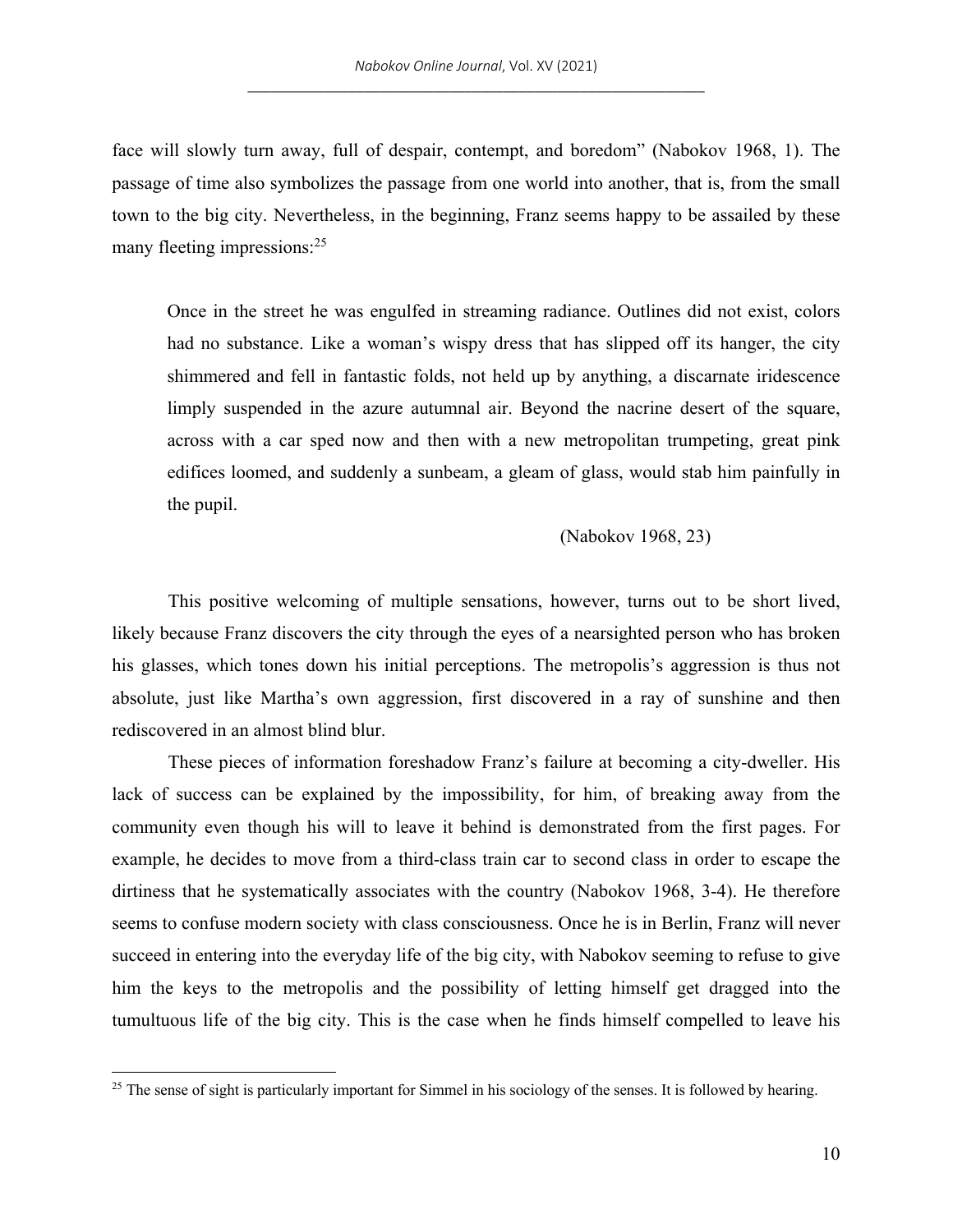room every morning before obtaining the job as a salesperson promised by Dreyer: "Thus perforce he explored the city, or rather what seemed to him its most metropolitan section. The obligatory nature of those excursions envenomed the novelty" (Nabokov, 1968, 57). He is not the *flâneur* that one defines as a contemplative walker; he is a disoriented wanderer who does not know how to spend his days. All of Franz's dreams therefore remain solely in the state of dreams, since the young man can never manage to turn them into reality on account of his lack of a calculating mind: "He employed this method of calculating happiness quite guilelessly, the way a greedy child imagines a country with chocolate-cream mud and ice-cream snow" (Nabokov 1968, 138).

Franz's provincial clumsiness is also apparent in his clothing, which Dreyer notices in the train car where, without knowing it, he sees his nephew for the first time:

He noted the so-called "lizard" pattern of the young fellow's green-and-garnet tie which obviously had cost ninety-five pfennigs, the stiff collar, and also the cuffs and front of his shirt – a shirt incidentally which only existed in an abstract form since all its visible parts, judging by a treacherous gloss, were pieces of starched armor of rather low quality but greatly esteemed by a frugal provincial who attaches them to an invisible undergarment made at home of unbleached cloth.

(Nabokov 1968, 8-9).

Throughout this description, which goes on for several lines, Dreyer pays particular attention to the outdatedness of Franz's suit, which in no way corresponds to the new codes of their era and even less to the young man's unexceptional will to set himself apart from the rest of society by transforming himself into an actual dandy.

Indeed, as Simmel highlights in his essays *Zur Psychologie der Mode* (*On the Psychology on Fashion*) and *Philosophie der Mode* (*Philosophy of Fashion*), respectively published in 1895 and 1905, fashion plays an essential role in modernity since it distinguishes precursors from followers, which is the case for Franz at the beginning of the novel. His difficulties, in this respect, even appear in Martha's comments at the moment when Franz imagines himself one day looking like Dreyer: "'In ten years,' she said with a laugh, 'in ten years, my dear, men's fashions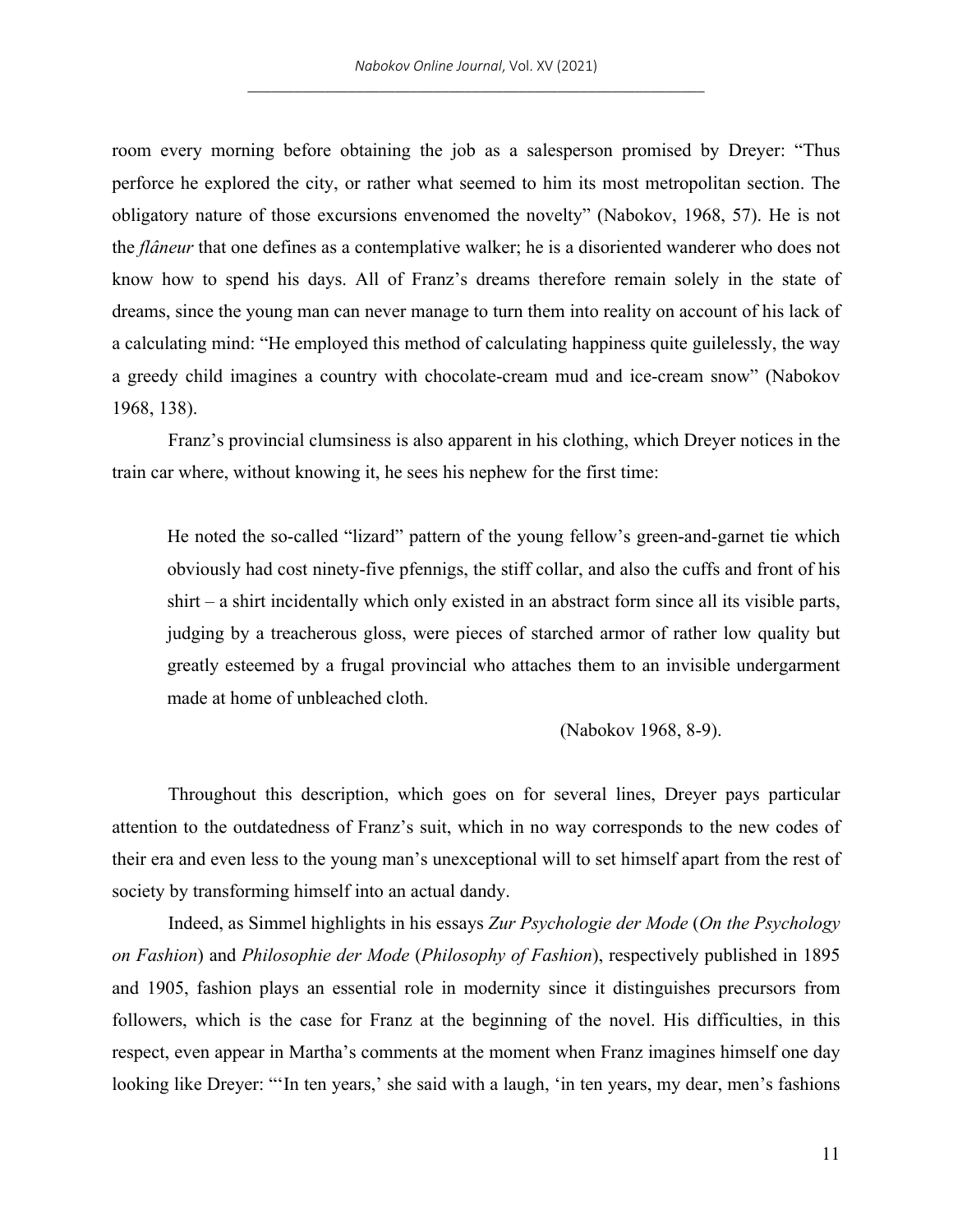will have changed substantially" (Nabokov 1968, 136). Furthermore, Franz will end up sporting his tuxedo at an inappropriate moment, which his mistress points out yet again. The fact that Franz is a bad follower is all the more remarkable since he works as a salesperson in a department store that is supposed to showcase all of the latest trends. As he himself admits, "that big-city Sunday walk had not been easy to copy" (Nabokov 1968, 119).

For want of being able to leave the community, Franz encloses himself within it, even if this community is not in the country, but in the German capital. The analogy between the old and the new community can be read, for example, in the following words: "He was displeased that there were so many vacant lots, so many little parks and lawny squares, so many pines and birches, houses under construction, vegetable gardens. It all reminded him too much of his backwoods home" (Nabokov 1968, 46). Even though he is aware of this likeness, Franz nevertheless accepts to enter into the microcosm of his new family, comprised of Dreyer and Martha, who look after him, even while he continues to maintain ties with his mother and sister to whom he regularly writes despite the fact that he has nothing to tell them and that he would like to break off any relationship he has with them. All of this leads him to become one of these objects of big-city objective culture that Martha sculpts at will: "warm, healthy young wax that one can manipulate and mold till its shape suits your pleasure" (Nabokov 1968, 31). The young woman goes so far as to impose her own schedule upon him: "At half past ten Franz stirred. He had been told to get up at exactly half past seven. It was exactly half past seven. [...] Franz had slept nine hours" (Nabokov 1968, 238). However, this transformation into a "jolly doll" or a "dead doll" (Nabokov 1968, 153) does not protect him from neurasthenia, even though it is particular to the big city, insofar as Franz does not manage to develop a specific individuality that might allow him to immunize himself against the surrounding world (Nabokov 1968, 201- 2). The community is destructive, and Franz seems to know that since he sees Martha's death as a liberation.

This female character can indeed be considered as the very opposite of modernity even though she looks down on the provincial town—she refuses to go with Dreyer to see Franz's family—from which she herself comes, as she is originally from Hamburg.

In this way, even if Martha gives herself up to a few of the city's pleasures, such as variety shows, she nevertheless most often remains enclosed in her home, which she decorated in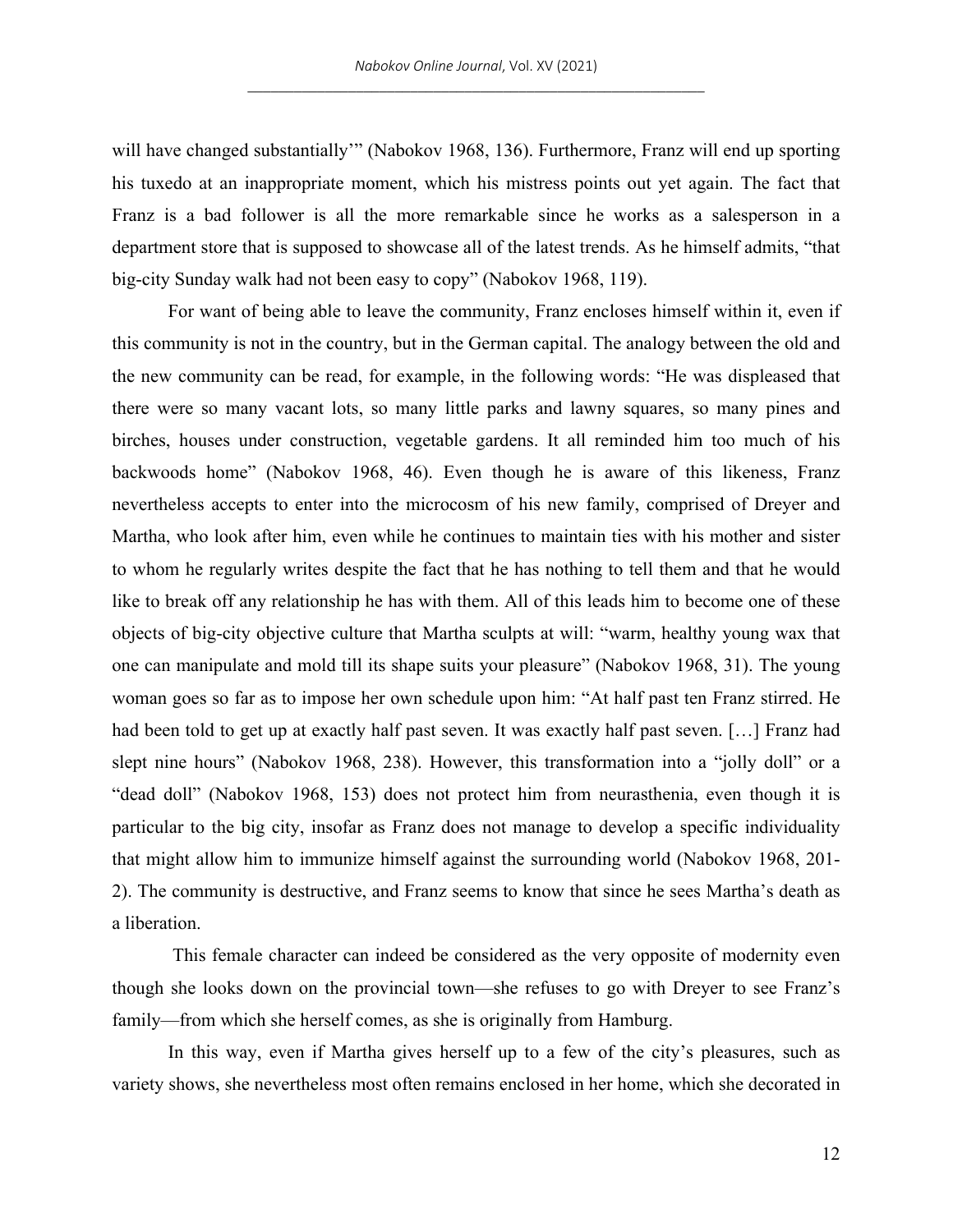an entirely impersonal fashion (Nabokov 1968, 35-6), still convinced that she is following what is in vogue, emphasizing her qualities as an imitator, the opposite of a specific individuality. She also spends a great deal of time in Franz's bedroom, which she adorns with objects that, in her opinion, are indispensable. Most often, she also rejects society events, symbolized by large dinner parties attended by her husband's acquaintances, and she therefore refuses to engage in the kinds of interactions that Simmel depicts as distinguishing features of modernity.

Moreover, even though, from the first pages of the novel, Martha displays a calculating mind, she appears to be a woman who does not especially like complicated things that one must think about at length, thus highlighting her limitations when it comes to thought and intelligence: "Life should proceed according to plan, straight and strict, without freakish twists and wiggles" (Nabokov 1968, 10). Consequently, it is not surprising that the young woman does not succeed in developing a "good" murder plot, nor does she succeed in carrying out her plan for drowning Dreyer,<sup>26</sup> even more so since she seems to be affected by another pathology that is particular to the metropolis and the monetary economy, namely poverty, described in several of Simmel's essays wherein he demarcates five chronic diseases tied to money: greed, prodigality, cynicism, the blasé attitude, and poverty. According to the sociologist and philosopher of culture, "no one is socially poor until he has been assisted" (Simmel 1971, 150).<sup>27</sup> As the French sociologist Serge Paugam notes:

to be assisted, in this sense, is to receive everything from others without being able, at least in the short term, to enter into a relationship of complementarity or of reciprocity with regard to them. The poor person, a recipient of aide that is especially intended for him, must accept to live, be it only temporarily, with the negative image that society attributes to him, and that he ends up interiorizing, of no longer being useful, of being one of what we sometimes name the "undesirables."

(Paugam 2005,  $66^{28}$ )

 $26$  Martha also calculates everything when it comes to her first emotions with Franz, but nothing goes as planned (cf. chapter 4).

<sup>&</sup>lt;sup>27</sup> "[...] ist er im sozialen Sinne arm, wenn er unterstützt wird" (Simmel 1992, 551).

<sup>&</sup>lt;sup>28</sup> "être assisté, en ce sens, c'est recevoir tout des autres sans pouvoir s'inscrire, du moins dans le court terme, dans une relation de complémentarité et de réciprocité vis-à-vis d'eux. Le pauvre, récipiendaire de secours qui lui sont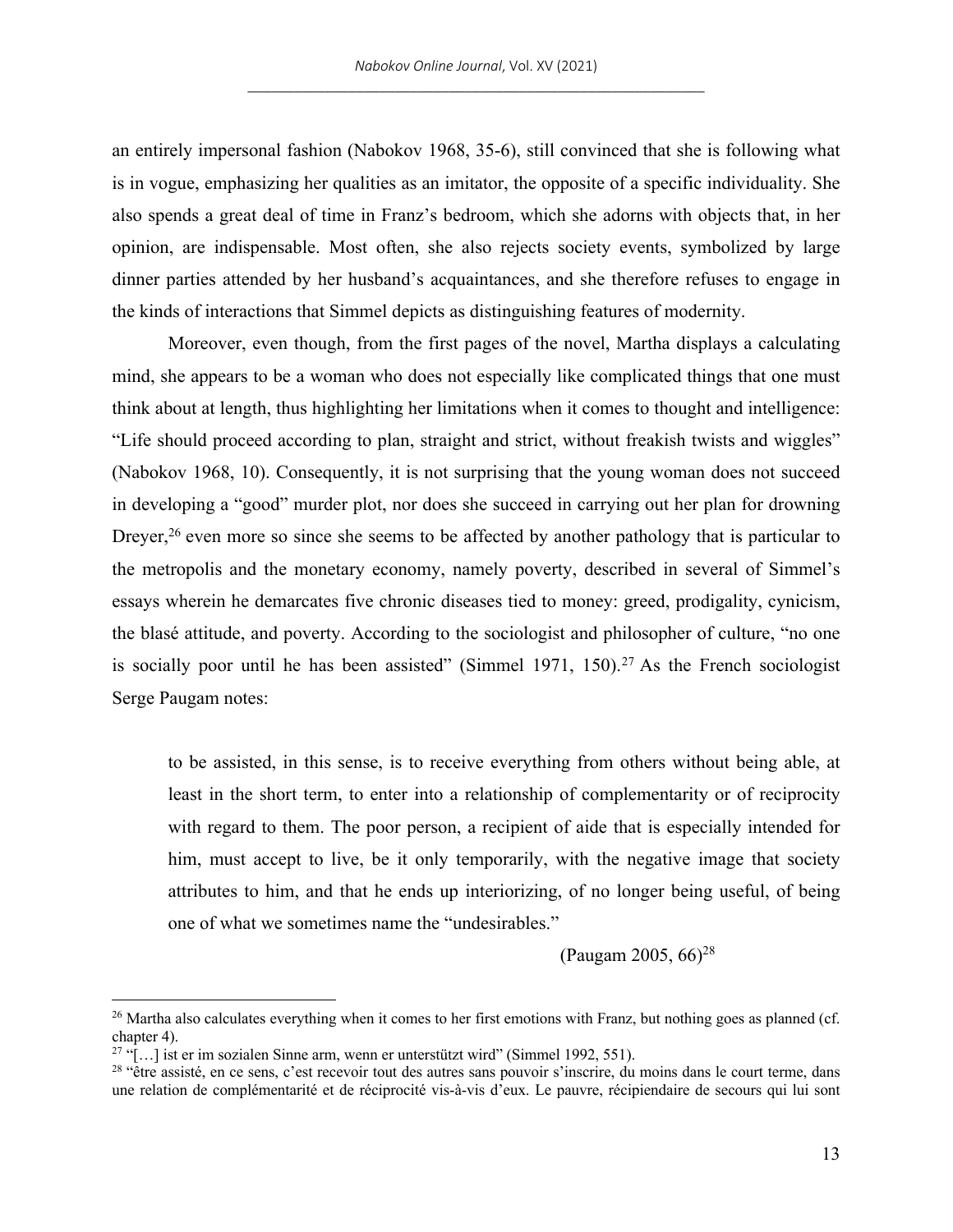In this way, while Martha seemed to be the embodiment of the greedy character—she does not want to make useless purchases in the dining car—and postures as a free and emancipated woman, she proves to be dependent upon her rich husband who allows her to escape poverty, a state that she dreads above all else. This idea is present throughout the novel, including in the distressed image that arises in the sordid café to which Franz brought her: "darned stockings, two modest dresses, a broken comb, one room with a bloated mirror, her hands coarse from washing and cooking" (Nabokov 1968, 112). This image shows itself to be very far from her materialist dreams, like when she imagines living with Franz in a beautiful villa (Nabokov 1968, 134-5). These different representations correspond entirely to her idea of a happy marriage: "An unhappy marriage was when the husband was poor, or had landed in prison for some shady business, or kept squandering his earnings on kept women" (Nabokov 1968, 65). It is therefore Martha's monetary syndrome that ultimately kills her insofar as she postpones her husband's murder in order to make more money before permanently losing the financial support of her benefactor. Her greediness even leads to her own reification and to the malfunction of her mechanism at the very moment that she is trying to objectify, albeit in vain, the two men who surround her: Dreyer does not die, and Franz frees himself from her by leaving her without medical care.

In view of these various observations, we can say that Nabokov, in this novel, offers a rewriting of the sociological, philosophical, and psychological modernity introduced by Simmel in the early 20th century, considered to be one of the major theoreticians of modernity. He redirects some of the characteristic elements of the metropolis, which become typical traits of his characters, making it possible for Dreyer and Franz to escape the trap set by Martha as she tries to take advantage of these two men, unsuccessfully, insofar as she herself is the victim of this modernity.

In addition to his parody of modernity, Nabokov also seems to show that opening out toward the world is necessary. Effectively, if the individual does not free himself from the

spécialement destinés, doit accepter de vivre, ne fût-ce que temporairement, avec l'image négative que lui renvoie la société, et qu'il finit par intérioriser, de n'être plus utile, de faire partie de ce que l'on nomme parfois les 'indésirables'."